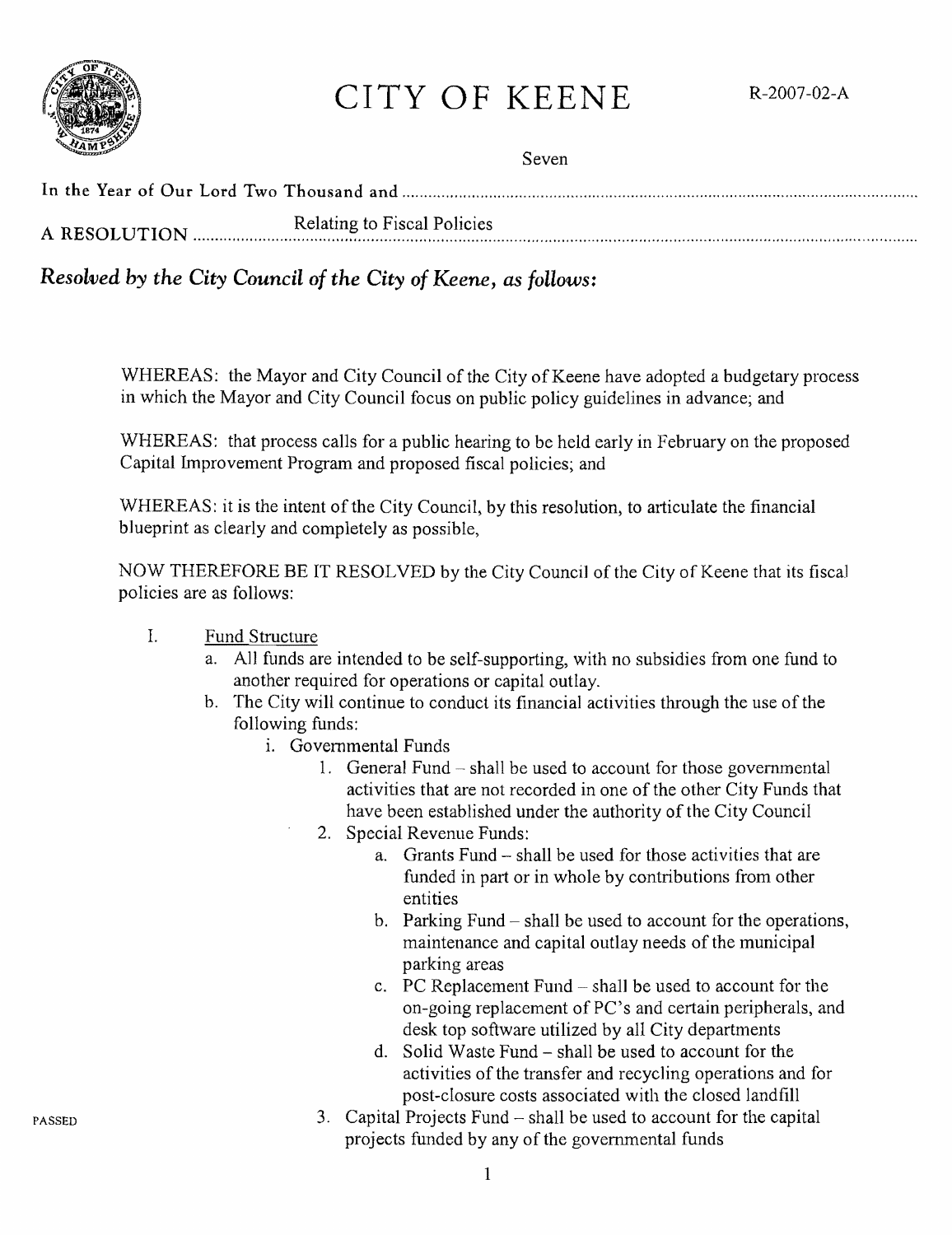- ii. Proprietary Funds
	- 1. Enterprise Funds
		- a. Sewer Fund shall be used to account for the operations, maintenance, and capital outlay needs of the sewer collection and treatment systems
		- b. Water Fund  $-$  shall be used to account for the operations, maintenance, and capital outlay needs of the water treatment and distribution systems
	- 2. Internal Service Funds
		- a. Equipment Fund  $-$  shall be used to account for the operations, maintenance and capital outlay needs of fleet serVIces
- II. Budget
	- a. The City shall adopt appropriated budgets for the following funds
		- i. General Fund
		- ii. Parking Fund
		- iii. PC Replacement Fund
		- iv. Solid Waste Fund
		- v. Sewer Fund
		- VI. Water Fund
		- vii. Equipment Fund
	- b. All appropriated budgets shall be adopted annually.
	- c. All appropriations for annual operating budgets (exclusive of capital projects) shall lapse at fiscal year end unless encumbered by a City of Keene purchase order that is recorded in the Finance Department computer system on or before June  $30<sup>th</sup>$  of any year, or as authorized by the City Manager in writing, on a caseby-case basis. Those encumbrances shall be reported to the City Council in an informational memorandum by July 15 of every year.
	- d. The City Council shall be presented with a budget for each of the funds that have an appropriated budget annually, and each shall be balanced.
	- e. Upon completion of any project, any residual funds shall be returned to the fund that provided the original appropriation.
	- f. The City will consider life time costs and environmental impacts when purchasing goods.
- III. Revenues
	- a. One-time revenues. One-time revenues will only be applied toward one-time expenditures; they will not be used to finance on-going programs or services. Ongoing revenues should be equal to, or greater than, on-going expenditures.
	- h. Diversity. The City will strive to diversify its revenues in order to maintain needed services during periods of declining economic activity and/or during periods of property tax pressures.
	- c. Designation of Revenues.
		- $i.$  Each year, the City shall designate and set aside 50%, not to exceed \$100,000 annually, of the prior year's collections for the Land Use Change Tax for conservation purposes. Expenditure of funds to be made upon approval of the City Council. Balance of said sum not to exceed \$500,000.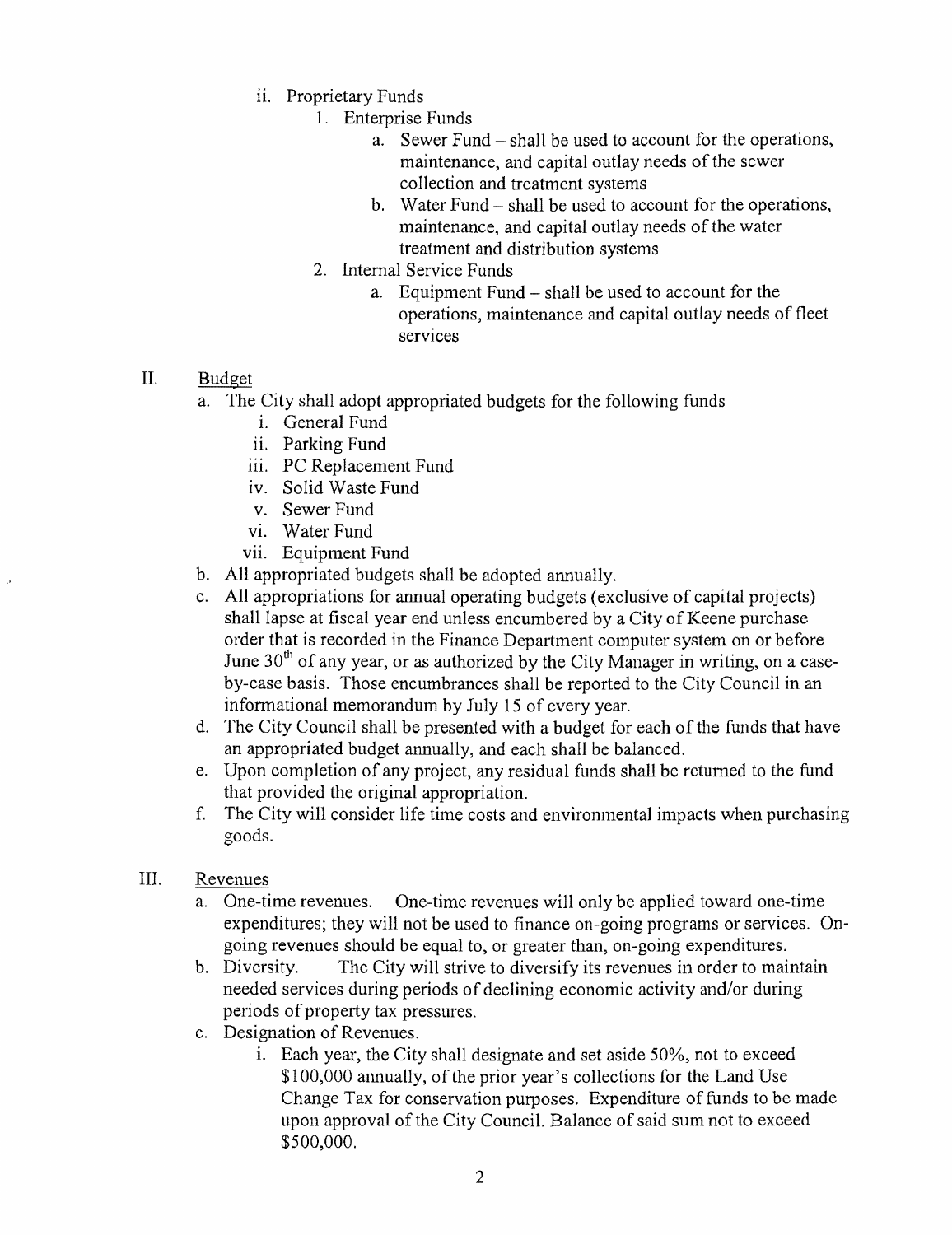- ii. Direct reimbursements from other entities shall be used to offset the appropriate City expense.
- iii. Except for the provisions stated above, or as provided otherwise by Federal or State law, or by local ordinance, no unanticipated revenues shall be designated for a specific purpose $(s)$  unless directed by the City Council.

## d. Property Taxes.

- i. The City shall limit its property tax revenue increases to the Boston CPI, net of expenditures required by law, and debt service payments.
- ii. Property Tax Credits and Exemptions. All exemptions and credits will be reviewed with the City Council every three years, unless there are legislative changes that cause a review to occur on a more frequent basis.
- e. Non-property tax revenues. The City will maximize the utilization of payments in lieu of taxes and user fees and charges.

### IV. Fees and Charges

- a. Certain services provided by the City of Keene will be assigned a fee or charge for the users of the service, dependent upon how the community benefits from the provision of those services.
	- 1. In the event that the benefit is community-wide, there will be no user fee or charge assessed.
	- ii. In the event that the service benefits a finite and definable sector of the community, then that group will be assessed a fee or charge for provision of the service.

### b. Cost Recovery

- 1. Cost recovery goals should be based on the total cost of delivering the service, including direct costs, departmental administration costs, and organization-wide support costs (e.g. accounting, human resources, data processing, insurance, vehicle maintenance).
- ii. Fees and Charges will be set at something less than full cost recovery when:
	- 1. A high level of cost recovery will negatively impact the delivery of service to low-income groups.
	- 2. Collecting the fees and charges is not cost effective.
	- 3. There is no intended relationship between the amount paid and the benefit received (e.g. social service programs).
	- 4. There is no intent to limit the use of the service (e.g. access to parks and playgrounds).
	- 5. Collecting the fees would discourage compliance with regulatory requirements and adherence to said requirements is self-identified, and as such, failure to comply would not be readily detected by the City of Keene.
- iii. Fees and Charges will be set at, or above, full cost recovery when:
	- 1. The service is also provided, or could be provided, by the private sector.
	- 2. The use of the service is discouraged (e.g. fire or police responses to false alarms).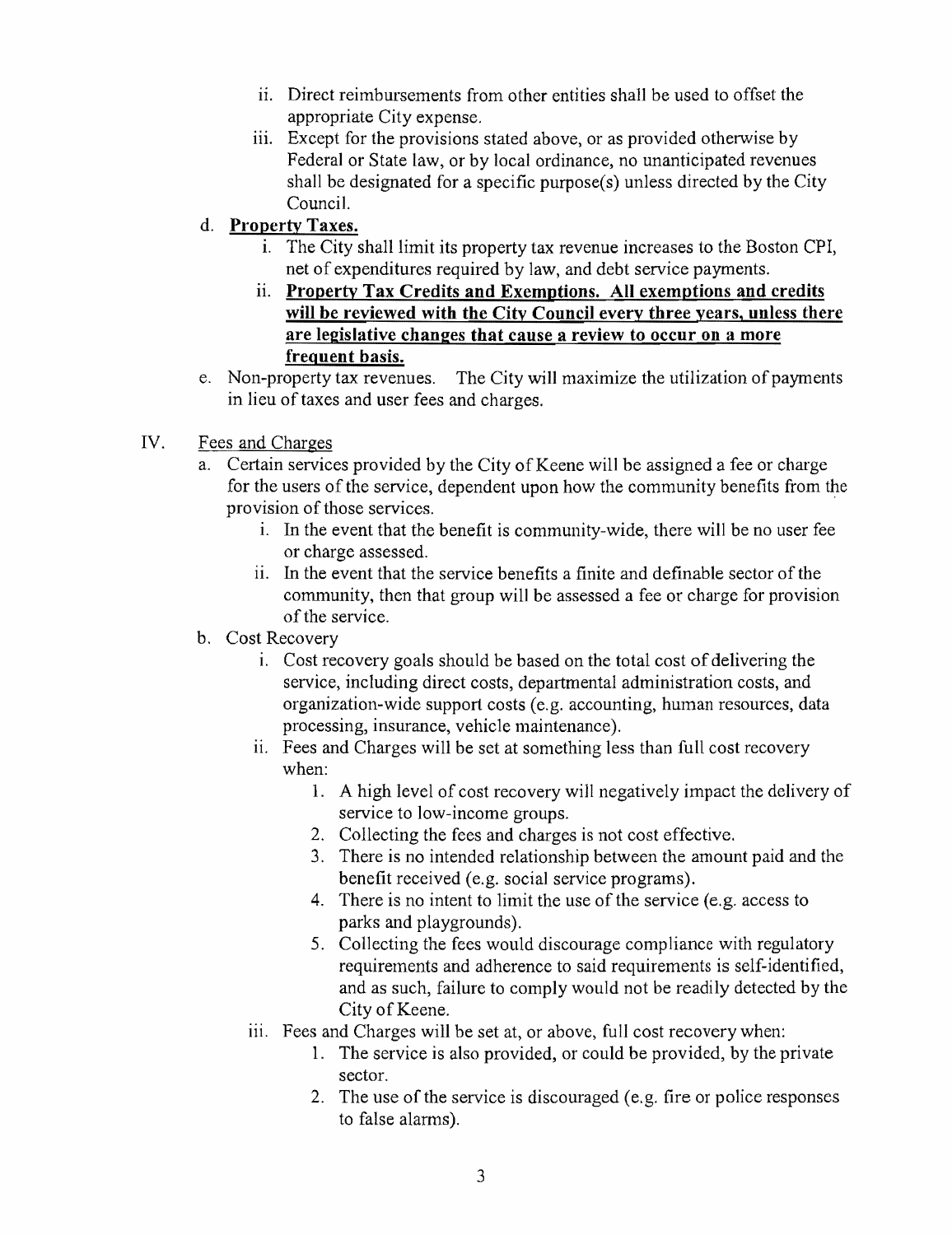- 3. The service is regulatory in nature and voluntary compliance is not expected (e.g. building permits, plans review, subdivisions).
- iv. Ambulance service fees shall be set at 30% above the Medicaredetermined usual and customary charge.
- c. The method of assessing and collecting fees should be made as simple as possible in order to reduce the administrative and support costs of collection.
- d. Rate structures should be sensitive to the market price for comparable services in the private sector or other public sector entities.
- e. All fees and charges shall be adopted by the City Council either by ordinance, resolution or by action of a council committee.
- f. Fees and charges shall be reviewed on an on-going basis, and recommended changes brought forth to the City Council for action, to ensure that they remain appropriate and equitable.
- V. Capital Improvement Program
	- a. The City of Keene shall prepare a capital improvement program (CIP) with a span of six years.
	- b. The CIP shall be updated annually.
	- c. The CIP will include all projects anticipated to be undertaken in the ensuing sixyear period that have an estimated cost in excess of \$20,000 and an anticipated useful life of at least five years.
	- d. Each project funding-request shall originate from a city department and shall include the following information:
		- i. A description of the project.
		- ii. A cost estimate.
		- iii. A project time line.
		- iv. A priority ranking.
		- v. An estimate of the operating budget impact.
		- VI. A reference to Community Goals.
		- vii. A reference to Master Plans.
	- e. The CIP will be reviewed by the Finance Committee of the City Council and by the Planning Board.
	- f. The CIP will be the subject of a public hearing before it is adopted.
	- g. The funding requests in the first year of the adopted CIP will be included in the next annual budget document.
	- h. Upon project completion, any residual funds shall be returned to the fund that provided the original appropriation.
- VI. Debt
	- a. The City of Keene will periodically incur debt to finance capital projects. All issuances of debt are subject to State of NH RSA 34 and 162-K.
	- b. Debt may be issued to fund those projects with a public purpose of a lasting nature, or as otherwise allowed by state law.
	- c. Debt will not be issued to provide for the payment of expenses for current maintenance and operation except as otherwise specifically provided by law
	- d. The City of Keene shall not incur debt that exceeds any limits set by state law.
	- e. All bonds are authorized by Resolution of the Keene City Council and require a 2/3 vote.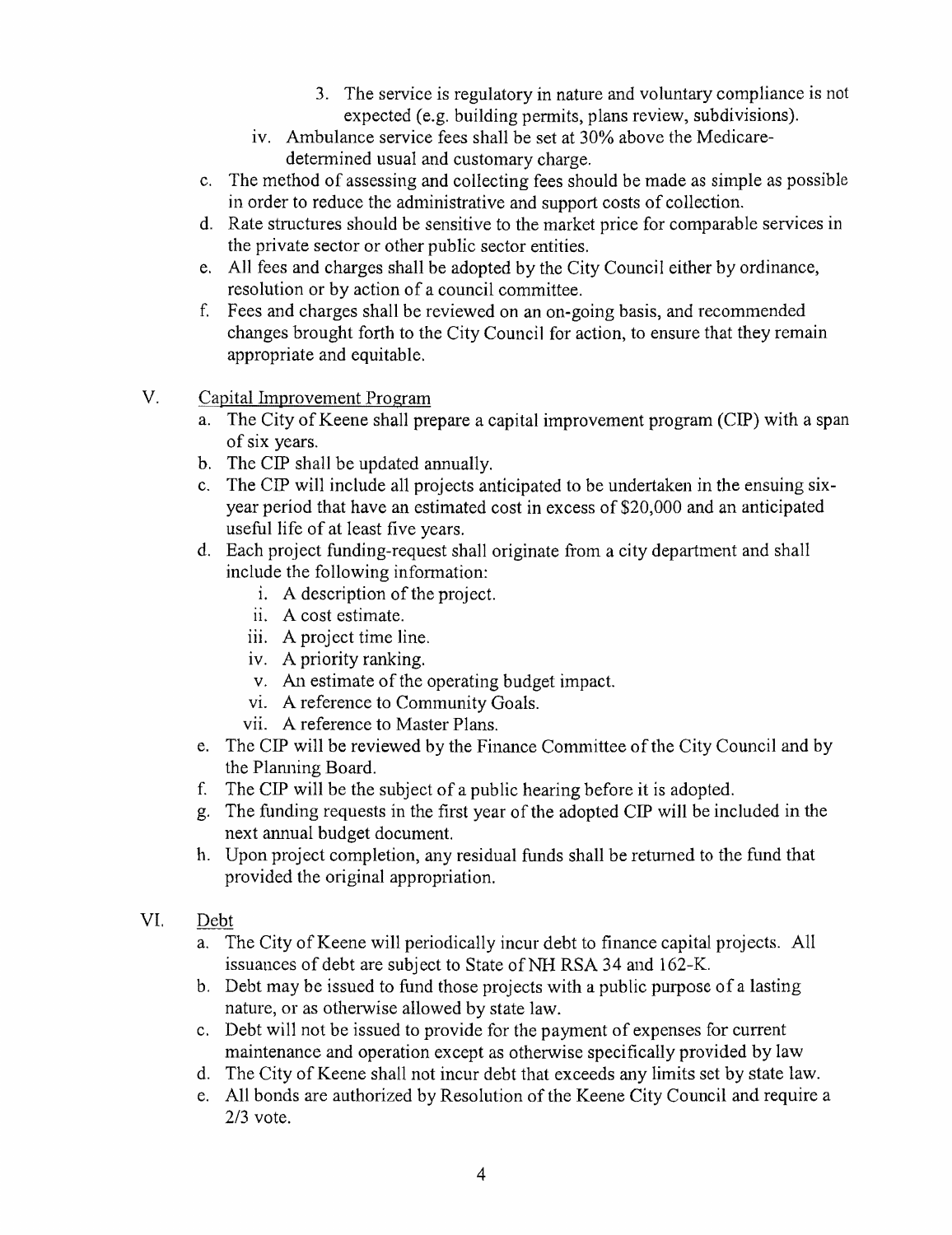- f. The City of Keene may use the services of a financial advisor to assist in preparing for, and executing, any sale of bonds. Said services shall be obtained as the result of a Request for Proposals (RFP) process, which shall be conducted at a minimum of once every five (5) years.
- g. The City of Keene shall acquire the required services of bond counsel as the result of a Request for Proposals (RFP) process, which shall be conducted at a minimum of once every five (5) years.
- h. Form. The City of Keene has issued three types of bonds:
	- i. General Obligation Bonds repayment is backed by the full taxing power of the City of Keene.
	- ii. Tax Increment Financing Bonds repayment is first backed by the revenue stream generated by increased revenues created within an established Tax Increment Financing District; to the extent that the increased revenues created within the district are not adequate, the repayment of the bonds would then be backed by the full taxing power of the City of Keene.
	- iii. Refunding Bonds these bonds are issued to refinance outstanding bonds before their term in order to either remove restrictions on the original bonds and/or to take advantage of lower interest rates. Repayment is backed by the full taxing power of the City of Keene.
- 1. Competitive sale is the preferred method of sale, however negotiated sales may occur for a current or advance refunding, or for other appropriate reasons.
- J. Term
	- 1. Debt will be incurred only for those projects with a useful life of at least five (5) years.
	- ii. The term of any debt incurred by the City shall be limited to no greater than the expected useful life of the improvement.
- k. The use of short-term financing, lease or lease-purchase agreements shall be kept to a minimum.
- 1. The City of Keene will contain its General Fund debt service and capital outlay appropriations, on a five-year average, at or less than 15% of the General Fund budget.
- m. Other funding sources  $-$  to the extent they are available, the City of Keene will actively pursue
	- i. Grants that reduce the city's initial investment in project/improvement
	- ii. Grants that contribute to the on-going debt service for city project(s)

#### VII. Capital Assets

- a. The City of Keene will develop and maintain a computerized capital asset system and database, including the necessary procedures and policies, to ensure the accurate and timely recording and reporting of additions, modifications, improvements, transfers and disposal of capital assets in accordance with generally accepted accounting principles (GAAP).
- b. Capitalization of equipment, buildings, land and improvements other than buildings (if one or more of the following criteria are met):
	- 1. Cost (if known) or fair market value is greater than or equal to  $$5,000$  and useful life is greater than one year for new or replacement items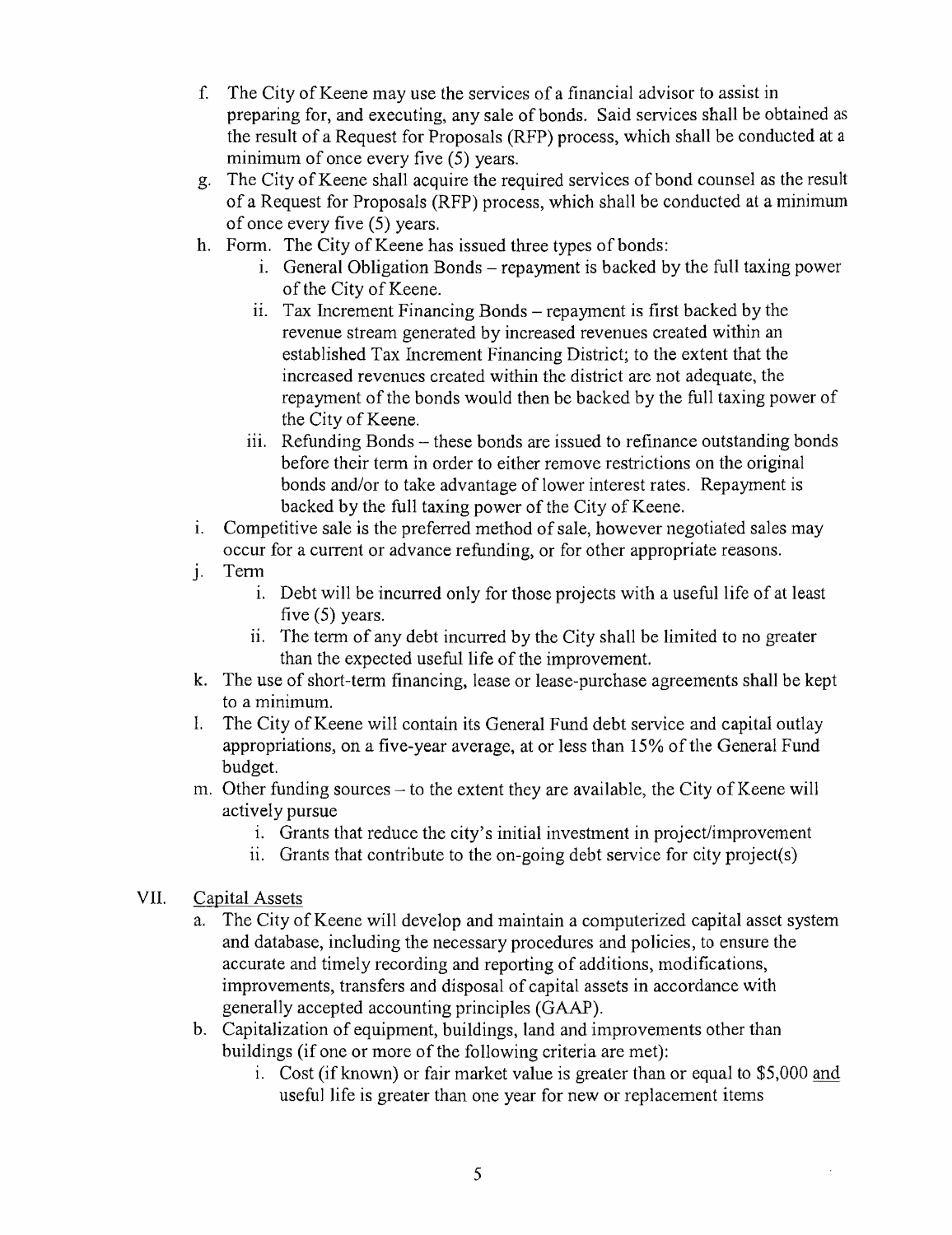- i. In the case of modifications and upgrades, cost is greater than or equal to \$5,000 for equipment, and \$10,000 for buildings and other improvements and the changes accomplish one or more of the following:
	- 1. Prolongs the useful life of the asset
	- 2. Adapts the asset to a new or different use
	- 3. Substantially increases the value of the asset
	- 4. Does not substantially replace a current asset
- iii. All land acquisitions will be capitalized at cost (if known) or fair market value
- iv. The total cost of placing an asset into service condition will be capitalized.
- c. Capitalization of infrastructure
	- i. Cost greater than or equal to \$10,000 and useful life greater than five years
	- ii. The depreciation approach will be utilized for the reporting of all infrastructure
- d. Depreciation: straight-line depreciation will be used to depreciate all depreciable capital assets over the estimated useful life of each asset, as determined by industry standards.
- e. Asset Classification: assets will be recorded within broad asset groups (e.g. land, buildings, etc.).
- f. Budgeting: the budgeting of capital assets will be in a manner that will facilitate the identification and recording of the asset in accordance with this policy.
- VIII. Stabilization Funds
	- a. Unallocated Fund Balance.
		- 1. That portion of available funds within each fund that can be used to offset emergency expenditures, a downturn in collection of significant revenues, or other unforeseen events.
			- 1. Unallocated fund balance for the General Fund will be maintained at between  $\overline{f_1}$ **seven** (7) and ten (10) percent of the sum of the total of the General Fund annual operating budget and the property tax commitment for the school (both local and state) and the county.
			- 2. Unallocated funds in all other budgeted funds should be maintained at between five (5) and ten (10) percent of the annual operating budget for that fund.
	- b. Capital Reserves.
		- 1. Capital Reserves are reserves established under State of NH law, invested by the Trustees of Trust Funds, for several purposes that include the construction, reconstruction, or acquisition of a specific capital improvement, or the acquisition of a specific item or of specific items of equipment, or other purposes identified in RSA 34, relating to Capital Reserve Funds for Cities.
		- i. The City of Keene has established the following capital reserves:
			- 1. Fire Equipment Capital Reserve for the acquisition or significant rehabilitation of fire apparatus
			- 2. Ambulance Capital Reserve  $-$  for the acquisition or significant rehabilitation of ambulances
			- 3. Intersection Improvements Capital Reserve for the rehabilitation or reconstruction of existing intersections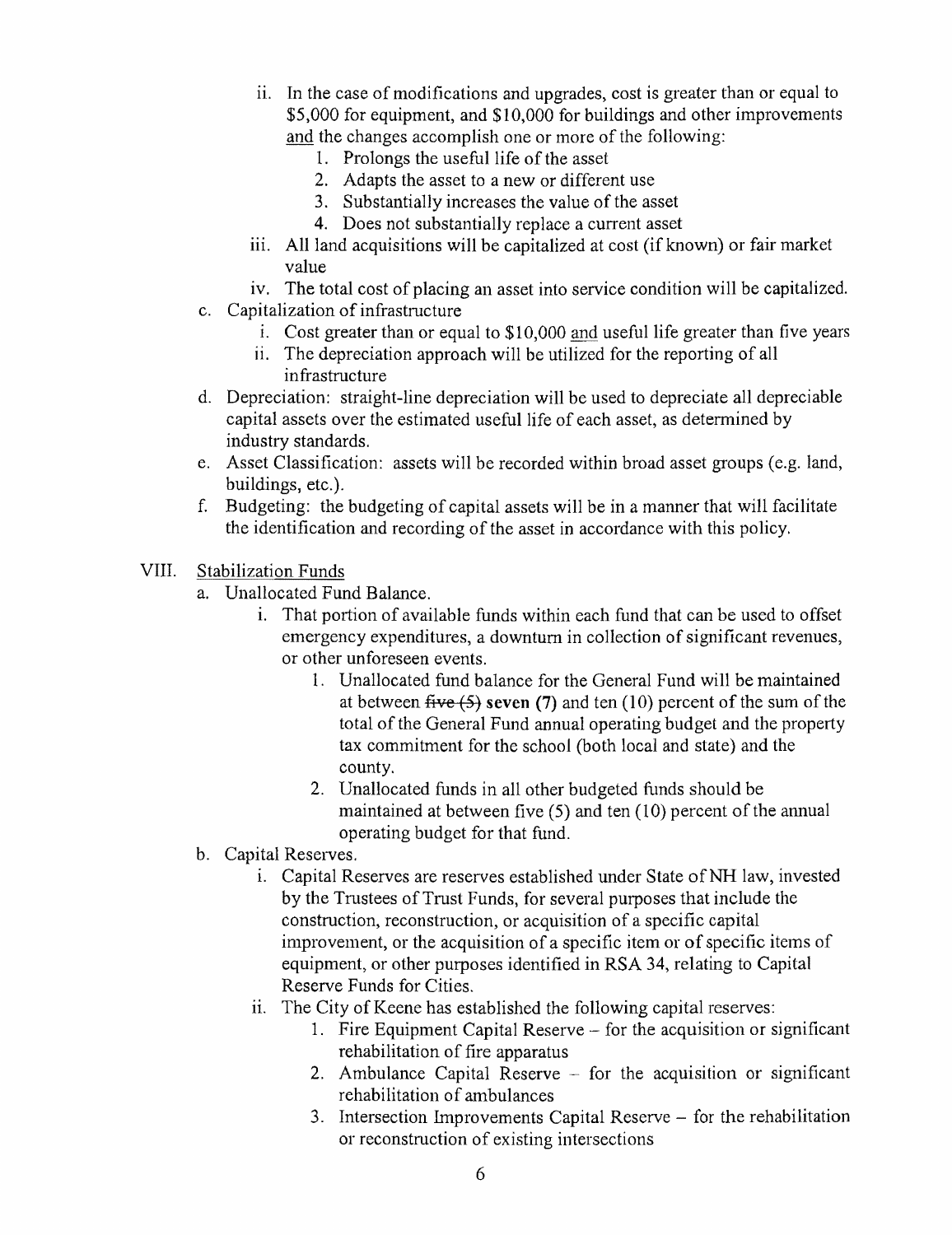- 4. Collection Development Capital Reserve for the development of the collection of the Keene Public Library
- 5. Hazardous Waste Site Capital Reserve for the clean-up, mitigation and testing associated with the old City landfill located at 580 Main Street
- 6. Railroad Land Project Capital Reserve -for the development of City-owned land located along the former railroad bed
- 7. Transfer/Recycling Center Capital Reserve  $-$  for the repair and replacement of existing infrastructure, systems and equipment
- 8. City Hall Parking Deck Capital Reserve  $-$  for the repair and replacement of existing infrastructure, systems and equipment
- 9. Wells Street Parking Facility Capital Reserve for the repair and replacement of existing infrastructure, systems and equipment
- 10. Landfill Closure Capital Reserve for the closure and postclosure costs associated with the City landfill located at Route 12 North.
- 11. Wastewater Treatment Plant Capital Reserve for the repair and replacement of major components of plant, including equipment and building
- 12. Martel Court Pumping Station Capital Reserve for the repair and replacement of major components of station, including equipment building
- 13. Sewer Infrastructure Capital Reserve  $-$  for the repair and replacement of existing infrastructure, systems and equipment including pump stations and the collection system
- 14. Water Treatment Facility Capital Reserve for the repair and replacement of major components of facility including pumps, controls, chemical systems, etc., and building components
- 15. Water Infrastructure Capital Reserve for the repair and replacement of major components of existing infrastructure, systems and equipment including wells, lift stations, tanks, etc., and the distribution system
- 16. Fleet Equipment Capital Reserve for the replacement of vehicles and equipment under the control of Fleet Services
- 17. **Bridge Capital Reserve - for the construction, reconstruction and rehabilitation of bridges.**
- 18. **Main Street/Marlboro Street/Winchester Street Intersection Improvements Capital Reserve - for the design and construction of a round-about at the intersection of Main Street, Marlboro Street and Winchester Street.**

#### IX. Deposits of Excess Funds

- a. Objectives (in priority order):
	- $i.$  Safety the safety of principal is the foremost objective

ii. Liquidity  $-$  investments shall remain sufficiently liquid to meet the operational cash needs of the City of Keene

- iii. Yield  $-$  taking in to account the priority objectives of safety of principal and liquidity, a market rate of return
- b. Authorized Investments: